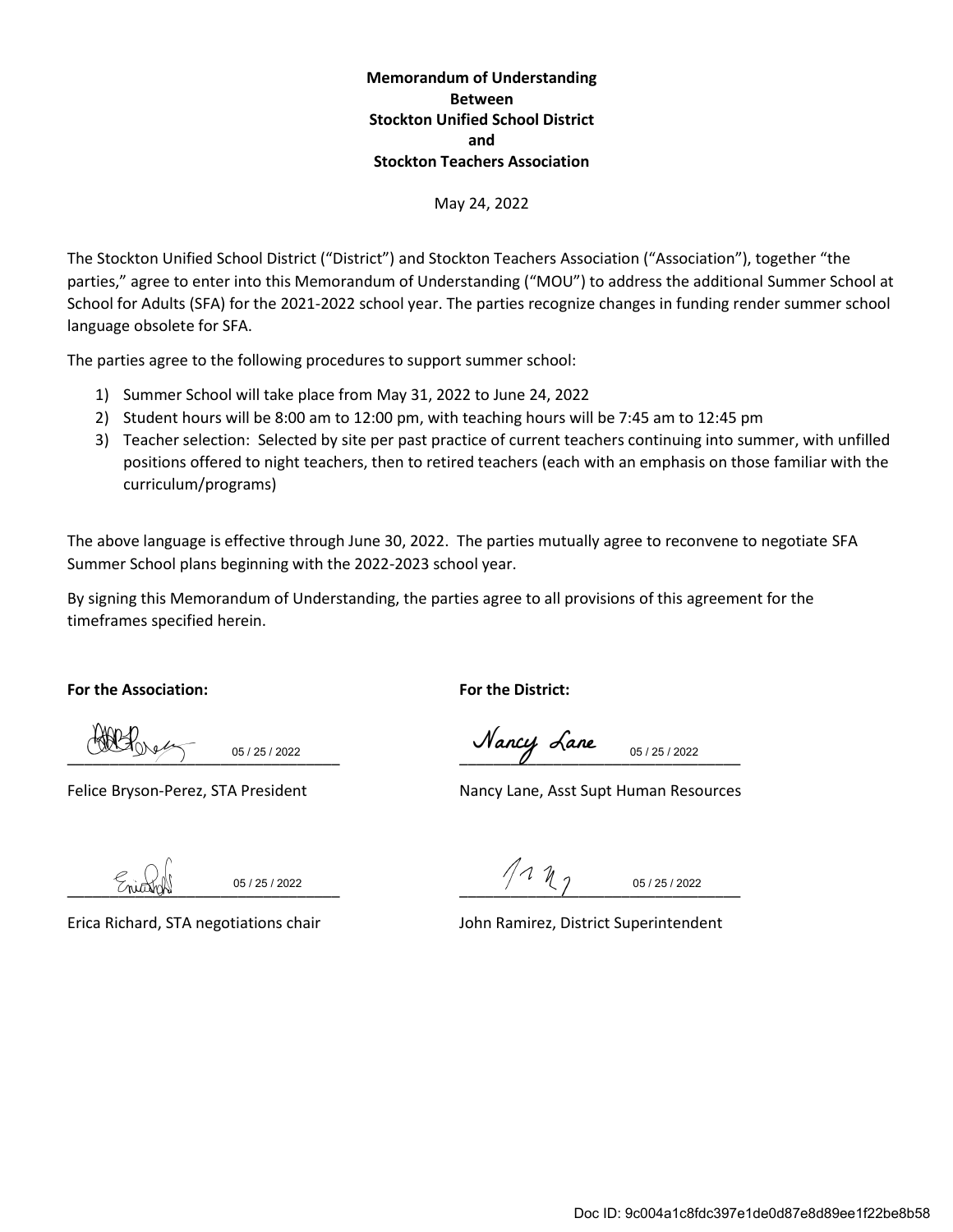# **V** HELLOSIGN

# Audit Trail

| <b>TITLE</b>                   | 2021-22 School For Adults Summer School MOU 5.24.22 |
|--------------------------------|-----------------------------------------------------|
| <b>FILE NAME</b>               | School for Adultsding_5.24.22.docx                  |
| <b>DOCUMENT ID</b>             | 9c004a1c8fdc397e1de0d87e8d89ee1f22be8b58            |
| <b>AUDIT TRAIL DATE FORMAT</b> | MM / DD / YYYY                                      |
| <b>STATUS</b>                  | $\bullet$ Signed                                    |

## Document History

|               | 05 / 24 / 2022 | Sent for signature to John Ramirez Jr.                  |
|---------------|----------------|---------------------------------------------------------|
| <b>SENT</b>   | 19:07:55 UTC-7 | (jramirezjr@stocktonusd.net), Nancy Lane                |
|               |                | (nlane@stocktonusd.net), Erica Richard                  |
|               |                | (erichard@stocktonusd.net) and Felice Bryson Perez      |
|               |                | (stapresident@stocktonteachers.org) from                |
|               |                | maguilar@stocktonusd.net                                |
|               |                | IP: 152.44.153.201                                      |
|               |                |                                                         |
| 0)            | 05 / 25 / 2022 | Viewed by Felice Bryson Perez                           |
| VIEWED        | 00:03:28 UTC-7 | (stapresident@stocktonteachers.org)                     |
|               |                | IP: 98.242.16.144                                       |
|               |                |                                                         |
|               | 05 / 25 / 2022 | Signed by Felice Bryson Perez                           |
| <b>SIGNED</b> | 00:03:42 UTC-7 | (stapresident@stocktonteachers.org)                     |
|               |                | IP: 98.242.16.144                                       |
|               |                |                                                         |
| $\circ$       | 05 / 25 / 2022 | Viewed by John Ramirez Jr. (jramirezjr@stocktonusd.net) |
| VIEWED        | 04:57:10 UTC-7 | IP: 107.116.89.132                                      |